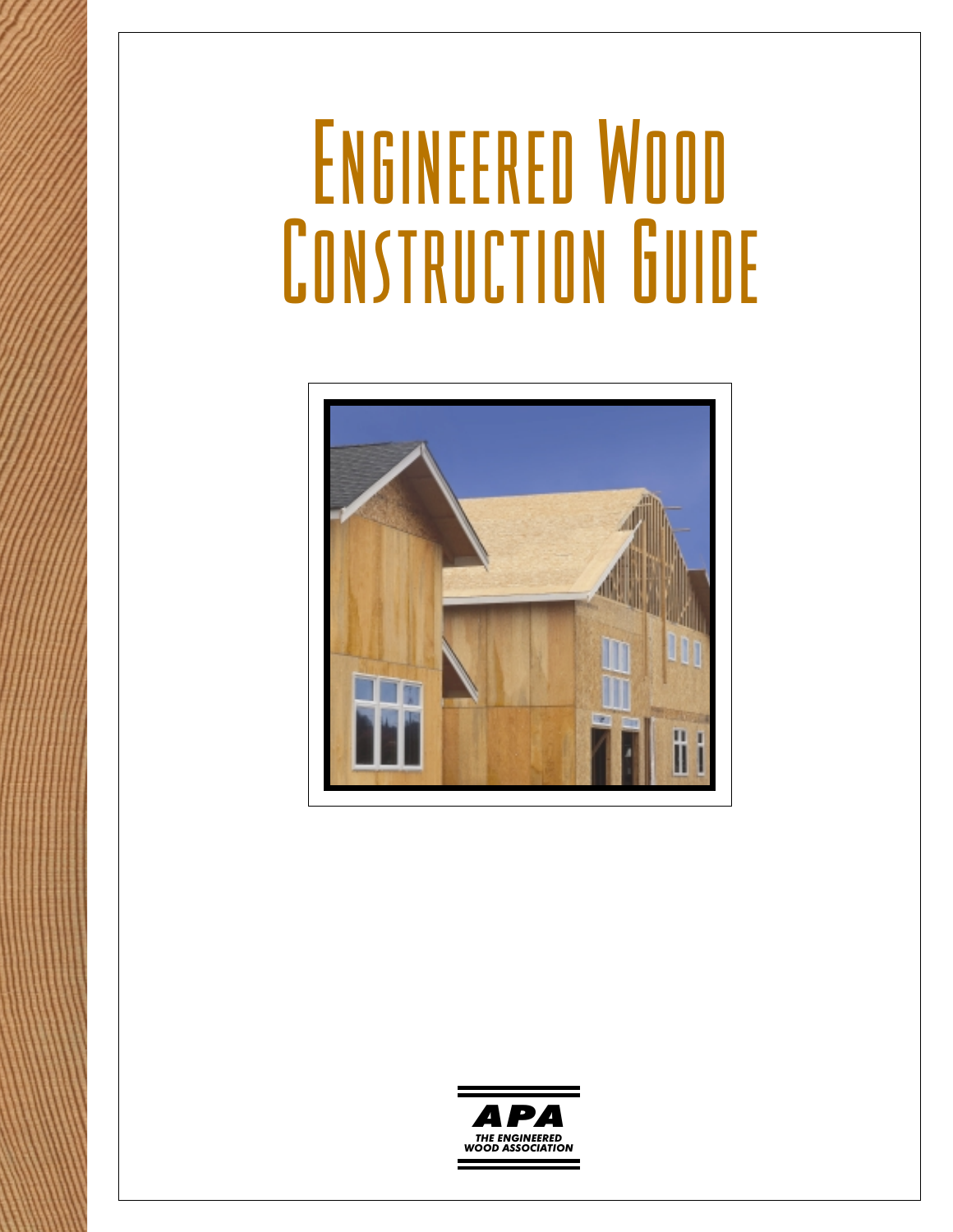# Be Constructive WOOD



Wood is the right choice for a host of construction applications. It is the earth's natural, energy efficient and renewable building material.

*Engineered wood is a better use of wood.* It uses less wood to make more wood products. That's why using APA trademarked I-joists, glued laminated

timbers, laminated veneer lumber, plywood and oriented strand board is constructive ... for the environment, for innovative design, and for strong, durable buildings.

# **A few facts about wood.**

■ *We're not running out of trees.* One-third of the United States land base – 731 million acres – is covered by forests. About two-thirds of that 731 million acres is suitable for repeated planting and harvesting of timber. But only about half of the land suitable for growing timber is open to logging. Most of that harvestable acreage also is open to other uses, such as



camping, hiking, and hunting. Forests fully cover one-half of Canada's land mass. Of this forestland, nearly half is considered productive, or capable of producing timber on a sustained yield basis. Canada has the highest per capita accumulation of protected natural areas in the world – areas including national and provincial parks.



■ *We're growing more wood every day.* American landowners plant more than two billion trees every year. In addition, millions of trees seed naturally. The forest products industry, which comprises about 15 percent of forestland ownership, is responsible for 41 percent of replanted forest acreage. That works out to more than one billion trees a year, or about

three million trees planted every day. This high rate of replanting accounts for the fact that each year, 27 percent more timber is grown than is harvested. Canada's replanting record shows a fourfold increase in the number of trees planted between 1975 and 1990.

■ *Manufacturing wood is energy efficient.* Wood products made up 47 percent of all industrial raw materials manufactured in the United States, yet consumed only 4 percent of the energy needed to manufacture all industrial raw materials, according to a 1987 study.

| <b>Material</b> | Percent of<br>Production | Percent of<br><b>Energy Use</b> |
|-----------------|--------------------------|---------------------------------|
| Wood            | 47                       |                                 |
| Steel           | 23                       | 48                              |
| Aluminum        | 2                        | 8                               |



■ *Constructive news for a healthy planet.* For every ton of wood grown, a young forest produces 1.07 tons of oxygen and absorbs 1.47 tons of carbon dioxide.

Wood. It's the constructive choice for the environment.



# *NOTICE:*

*The recommendations in this guide apply only to panels that bear the APA trademark. Only panels bearing the APA trademark are subject to the Association's quality auditing program.*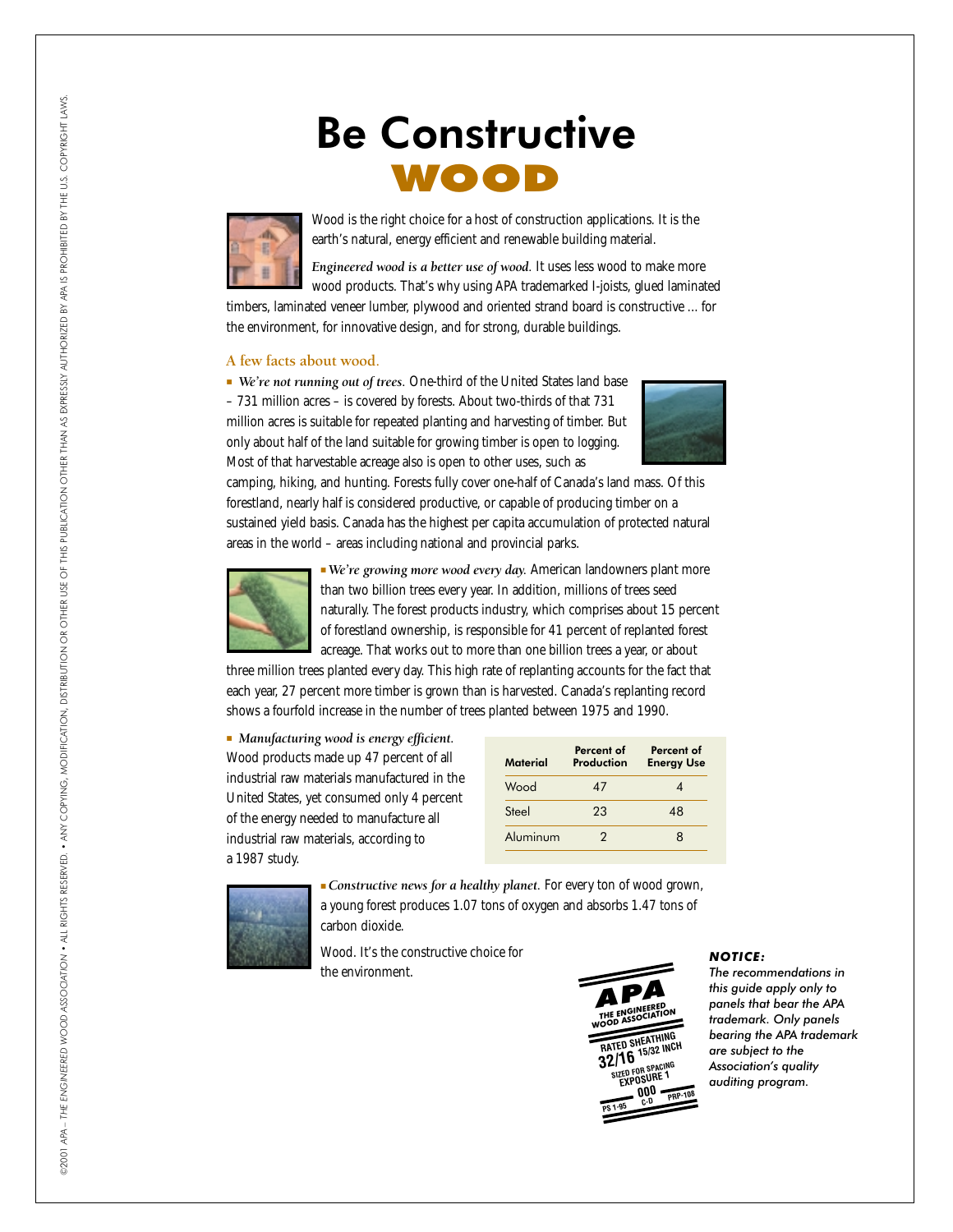

# APA Sturd-I-Wall®

The APA Sturd-I-Wall system consists of APA RATED SIDING (panel or lap) applied direct to studs or over nonstructural fiberboard, gypsum or rigid foam insulation sheathing. Nonstructural sheathing is defined as sheathing not recognized by building codes as meeting both bending and racking strength requirements.

A single layer of panel siding, since it is strong and rack resistant, eliminates the cost of installing separate structural sheathing or diagonal wall bracing. Panel sidings are normally installed vertically, but may also be placed horizontally (long dimension across supports) if horizontal joints are blocked. Maximum stud spacings for both applications are given in Table 16.

When installing panel or lap siding over rigid foam insulation sheathing, drive the nails flush with the siding surface, but avoid over-driving, which can result in dimpling of the siding due to the compressible nature of foam sheathing.

> **RATED SIDING 303-18-S/W 19/32 INCH 16 oc GROUP 1 EXTERIOR 000 PS 1-95 PRP-108 FHA-UM-40**

**RATED SIDING 24 oc 19/32 INCH SIZED FOR SPACING EXTERIOR**

**000 PRP-108 HUD-UM-40**

*THE ENGINEERED WOOD ASSOCIATION APA*

**T1-11** 

*THE ENGINEERED WOOD ASSOCIATION APA*

**SPACING** 



Sidings are occasionally treated with water repellents or wood preservatives to improve finishing characteristics or durability for certain applications. If the siding has been treated, be sure the surface treatment is dry to avoid solvent or chemical reaction with the foam sheathing.

Because of the high resistance of foam sheathing to vapor transmission, a polyethylene vapor retarder or foil-backed gypsum wallboard should be installed on the warm side of the wall to avoid condensation problems in the wall cavity. Ordinary foil- or paper-faced insulation batts are **not** recommended as an alternate.

When rigid foam insulation sheathing is used, building codes also generally require installation of 1/2-inch gypsum wallboard, or other materials of the required thermal barrier rating, on the inside surface of the wall for fire protection.

See Figures 8 through 12 for panel and lap siding installation recommendations for the Sturd-I-Wall system or for siding installed over nailable sheathing.

All panel siding edges in Sturd-I-Wall construction should be backed with framing or blocking. Use nonstaining, noncorrosive nails as described in Tables 16 and 17 to prevent staining the siding.

Where siding is to be applied at an angle, install only over nailable sheathing.

**NOTE:** Gluing of siding to framing is not recommended.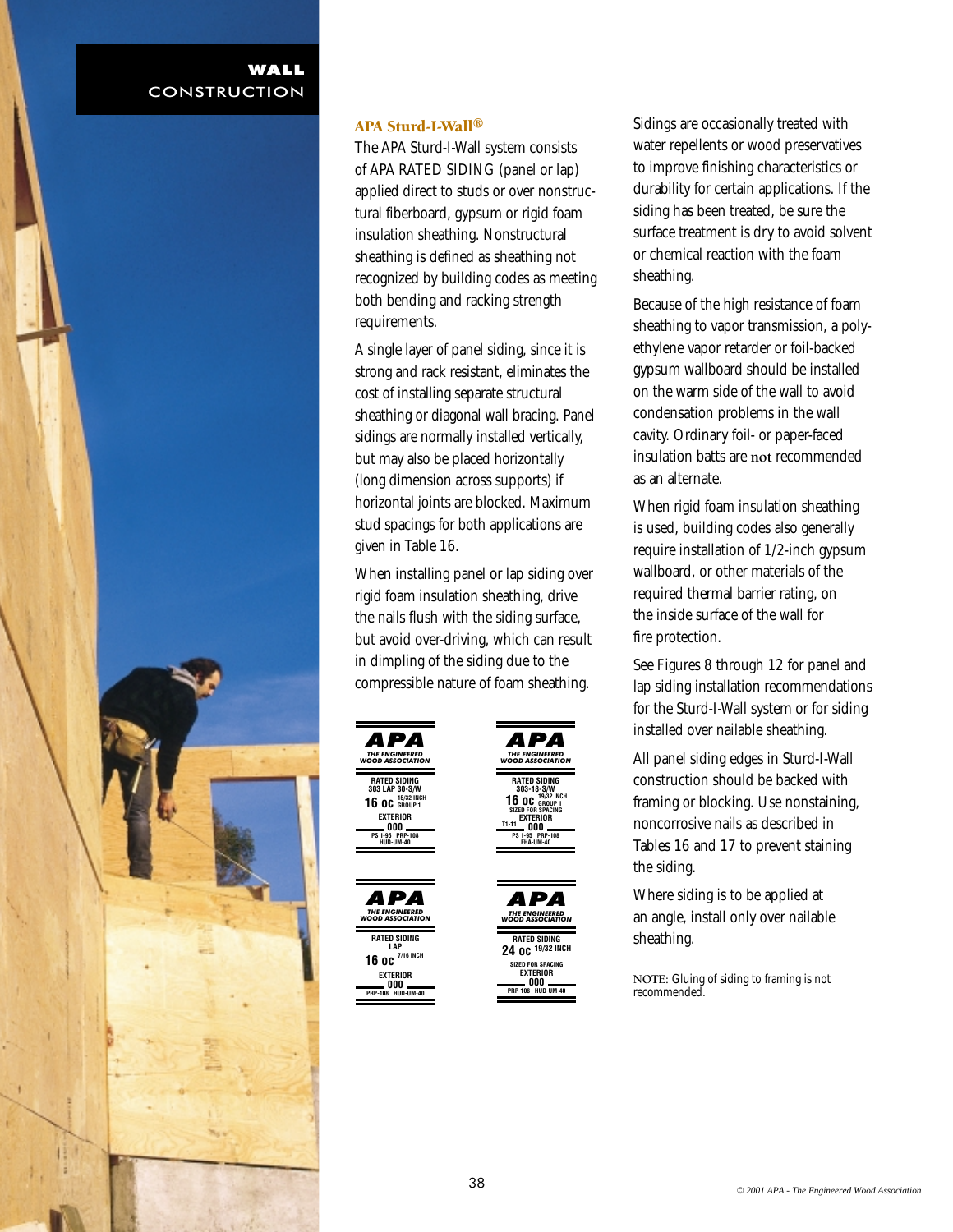#### TABLE 16

#### APA STURD-I-WALL CONSTRUCTION

(Recommendations apply to APA Rated Siding direct to studs and over nonstructural sheathing.)

|                 |                          | Nominal                                                                             |    | <b>Max. Stud Spacing</b><br>(in.) | <b>Nail Size</b>                                             |                               | Max. Nail Spacing <sup>(e)</sup><br>(in.) |
|-----------------|--------------------------|-------------------------------------------------------------------------------------|----|-----------------------------------|--------------------------------------------------------------|-------------------------------|-------------------------------------------|
|                 | Siding<br>Description(a) | <b>Thickness</b><br>Strength<br>(in.)<br>Axis<br>Axis<br>Vertical<br>or Span Rating |    | Strength<br><b>Horizontal</b>     | (Use nonstaining<br>box, siding or<br>casing nails) $(b)(c)$ | Panel<br>Edges <sup>(i)</sup> | Intermediate<br><b>Supports</b>           |
| Panel<br>Siding |                          | 11/32 & 3/8                                                                         | 16 | 24                                |                                                              | 6(d)                          |                                           |
|                 | APA MDO EXT              | 15/32 & thicker                                                                     | 24 | 24                                | 6d for siding 1/2"                                           |                               | 12(f)                                     |
|                 | <b>APA RATED</b>         | 16 oc (including T1-11)                                                             | 16 | 16 <sup>(g)</sup>                 | thick or less; 8d<br>for thicker siding                      |                               |                                           |
|                 | SIDING EXT               | 24(h)<br>$24$ oc                                                                    |    | 24(h)                             |                                                              |                               |                                           |
| Lap<br>Siding   | <b>APA RATED</b>         | 16<br>$16$ oc<br>24<br>$24$ oc                                                      |    |                                   | 6d for siding $1/2$ "                                        | 16 along<br>bottom edge       |                                           |
|                 | SIDING - LAP EXT         |                                                                                     |    |                                   | thick or less; 8d<br>for thicker siding                      | 24 along<br>bottom edge       |                                           |

(a) For veneered APA RATED SIDING, including APA 303 Siding, recommendations apply to all species groups.

(b) If panel siding is applied over foam insulation sheathing, use next regular nail size. If lap siding is installed over rigid foam insulation sheathing up to 1 inch thick, use 10d (3") nails for 3/8" or 7/16" siding, 12d (3-1/4") nails for 15/32" or 1/2" siding, and 16d (3-1/2") nails for 19/32" or thicker siding. Use nonstaining box nails for siding installed over foam insulation sheathing.

(c) Hot-dipped or hot-tumbled galvanized steel nails are recommended for most siding applications. For best performance, stainless steel nails or alu-minum nails should be considered. APA tests also show that electrically or mechanically galvanized steel nails appear satisfactory when plating meets or exceeds thickness requirements of ASTM A641 Class 2 coatings, and is further protected by yellow chromate coating.

Note: Galvanized fasteners may react under wet conditions with the natural extractives of some wood species and may cause staining if left unfinished. Such staining can be minimized if the siding is finished in accordance with APA recommendations, or if the roof overhang protects the siding from direct exposure to moisture and weathering.

(d) For braced wall section with 11/32" or 3/8" panel siding applied horizontally over studs 24" o.c., space nails 3" o.c. along panel edges.

(e) Recommendations of siding manufacturer may vary.

(f) Where basic wind speed exceeds 80 mph, nails attaching siding to intermediate studs within 10% of the width of the narrow side from wall corners shall be spaced 6" o.c.

(g) Stud spacing may be 24" o.c. for veneer-faced siding panels.

(h) Maximum stud spacing 16" o.c. for a Code Plus wall.

(i) Fasteners shall be located 3/8 inch from panel edges.

#### FIGURE 8

# APA STURD-I-WALL (Vertical Panel Installation)

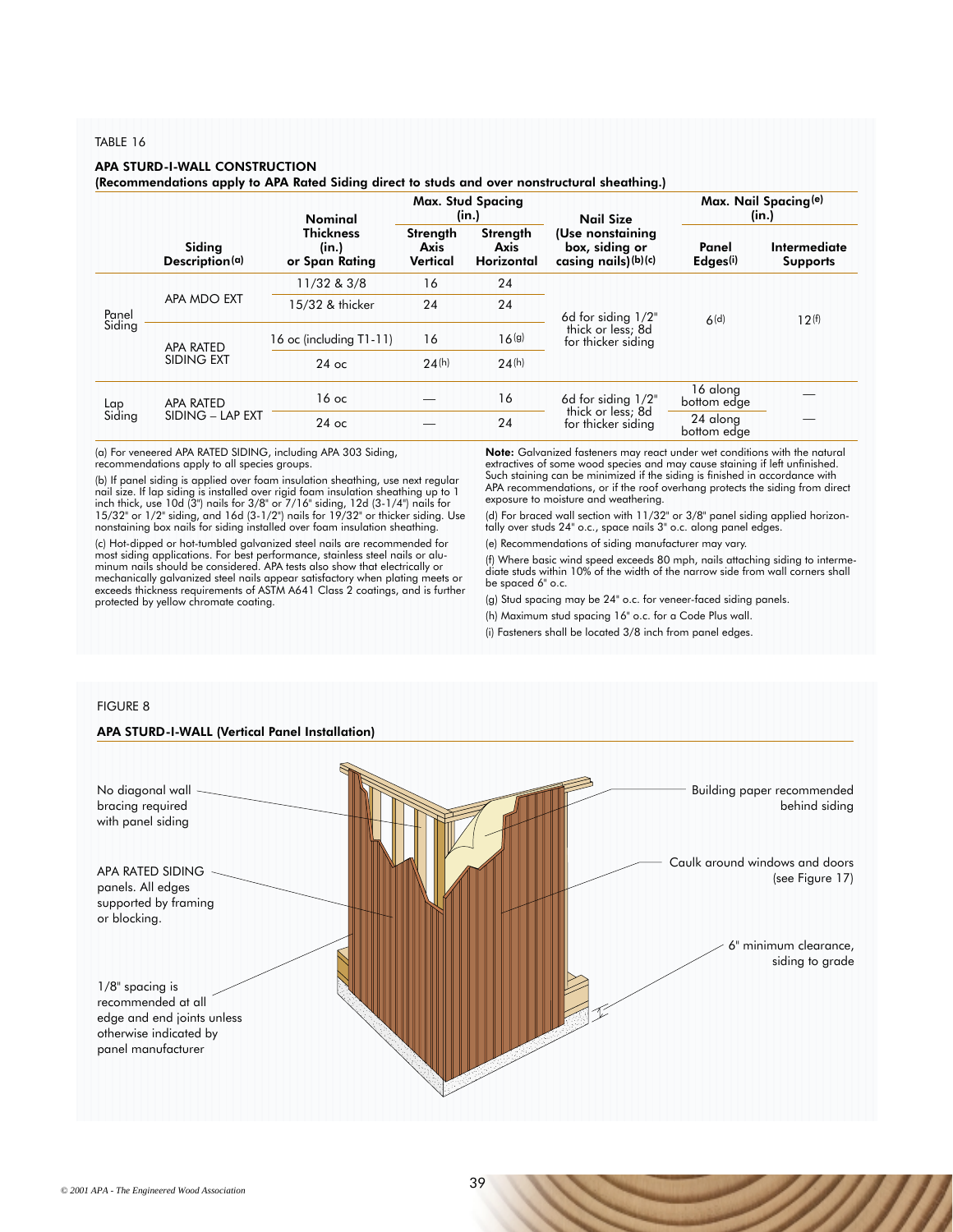#### FIGURE 9

## APA STURD-I-WALL (Horizontal Panel Siding Installation)



## FIGURE 10

#### APA STURD-I-WALL (Horizontal Lap Siding Installation)(a)



#### APA Panel and Lap Siding Over Nailable Sheathing

The recommendations in Table 17 for panel and lap siding apply to siding installed over nailable sheathing. Unless otherwise indicated in the local building code, nailable sheathing includes:

*1.* Nominal 1-inch boards with studs 16 or 24 inches o.c.

*2.* APA RATED SHEATHING panels with roof Span Rating of 24 inches or greater installed with strength axis either parallel or perpendicular to studs 16 or 24 inches o.c. (except 3-ply plywood panels must be applied with strength axis across studs when studs are spaced 24 inches  $o.c.$ ). $(a)$ 

*3.* APA RATED SHEATHING panels with roof Span Rating less than 24 inches installed with strength axis either parallel or perpendicular to studs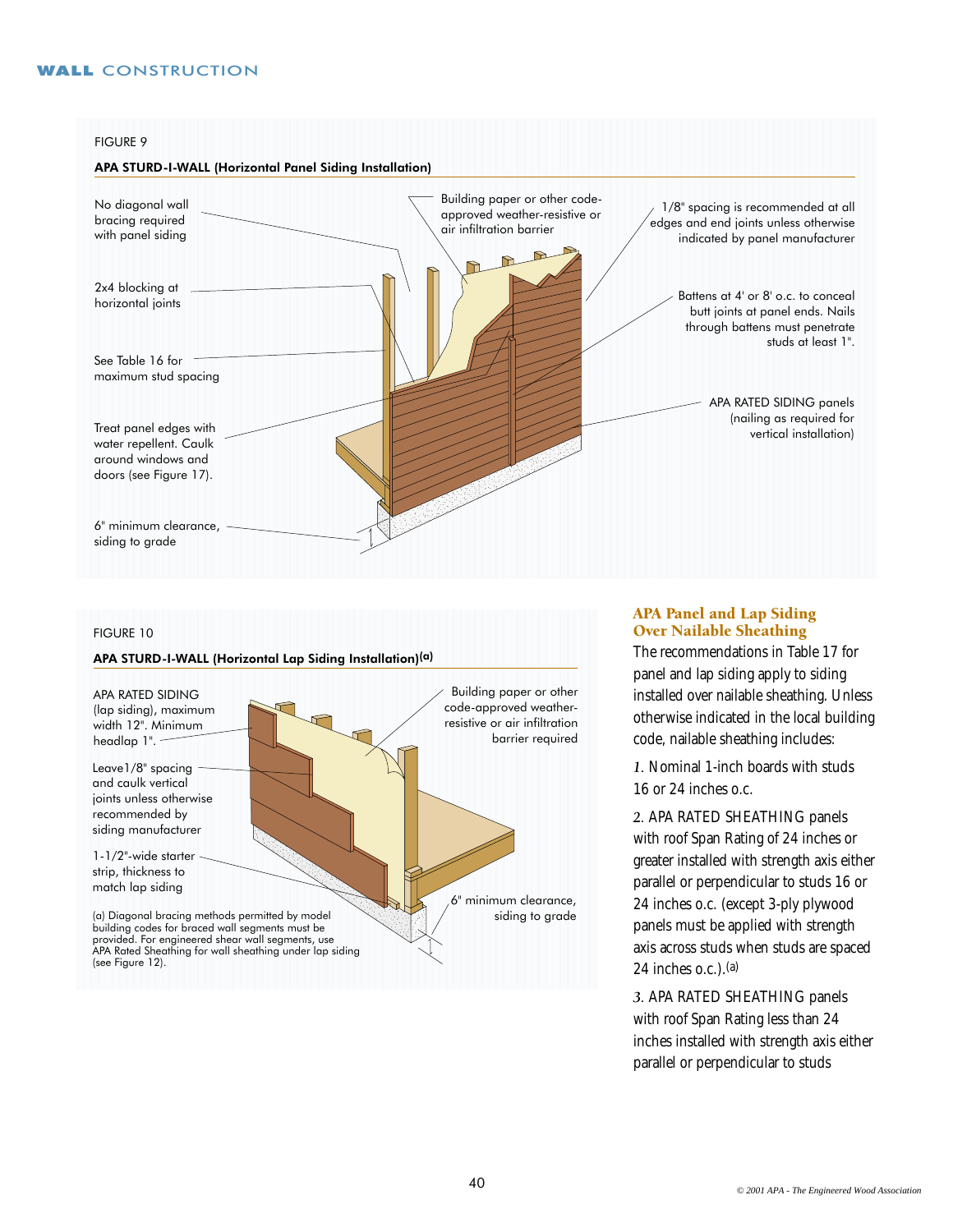#### TABLE 17

#### APA RATED SIDING OVER NAILABLE SHEATHING

(For siding over types of nonstructural sheathing, see Sturd-I-Wall recommendations.)

|               |                                      | <b>Nominal</b>                              | Max. Spacing of<br><b>Vertical Rows of Nails</b><br>(in.) |                                       | <b>Nail Size</b>                                             | Max. Nail Spacing <sup>(c)</sup><br>(in.) |                                 |  |
|---------------|--------------------------------------|---------------------------------------------|-----------------------------------------------------------|---------------------------------------|--------------------------------------------------------------|-------------------------------------------|---------------------------------|--|
|               | Siding<br>Description(a)             | <b>Thickness</b><br>(in.)<br>or Span Rating |                                                           | Strength<br>Axis<br><b>Horizontal</b> | (Use nonstaining<br>box, siding or<br>casing nails) $(b)(c)$ | Panel<br>Edges <sup>(d)</sup>             | Intermediate<br><b>Supports</b> |  |
| Panel         | APA MDO EXT                          | 11/32 & 3/8                                 | 16                                                        | 24                                    |                                                              | 6                                         |                                 |  |
|               |                                      | 15/32 & thicker                             | 24                                                        | 24                                    | 6d for siding $1/2$ "                                        |                                           | 12                              |  |
| Siding        | <b>APA RATED</b><br>SIDING EXT       | 16 oc (including T1-11)                     | 16                                                        | 24                                    | thick or less; 8d<br>for thicker siding                      |                                           |                                 |  |
|               |                                      | $24$ oc                                     | 24                                                        | 24                                    |                                                              |                                           |                                 |  |
| Lap<br>Siding | APA MDO EXT<br>11/32 & thicker       |                                             |                                                           |                                       | 6d for siding 1/2"                                           | 8 along                                   |                                 |  |
|               | <b>APA RATED</b><br>SIDING - LAP EXT | 11/32 & thicker,<br>or $16$ oc or $24$ oc   |                                                           |                                       | thick or less; 8d<br>for thicker siding                      | bottom edge                               |                                 |  |

(a) For veneered APA RATED SIDING, including APA 303 Siding, recommendations apply to all species groups.

(b) Hot-dipped or hot-tumbled galvanized steel nails are recommended for most siding applications. For best performance, stainless steel nails or alu-minum nails should be considered. APA tests also show that electrically or mechanically galvanized steel nails appear satisfactory when plating meets or exceeds thickness requirements of ASTM A641 Class 2 coatings, and is further protected by yellow chromate coating.

Note: Galvanized fasteners may react under wet conditions with the natural extractives of some wood species and may cause staining if left unfinished. Such staining can be minimized if the siding is finished in accordance with APA recommendations, or if the roof overhang protects the siding from direct exposure to moisture and weathering.

(c) Recommendations of siding manufacturer may vary.

(d) Fasten panels 3/8 inch from panel edges.

Note: Shaded nail spacing meets Code Plus wall recommendations.

# FIGURE 11

#### APA RATED SIDING (PANEL SIDING) OVER NAILABLE SHEATHING

1/8" spacing is recommended at all edge and end joints unless otherwise indicated by panel manufacturer



#### FIGURE 12

# APA RATED SIDING (LAP SIDING) OVER NAILABLE SHEATHING

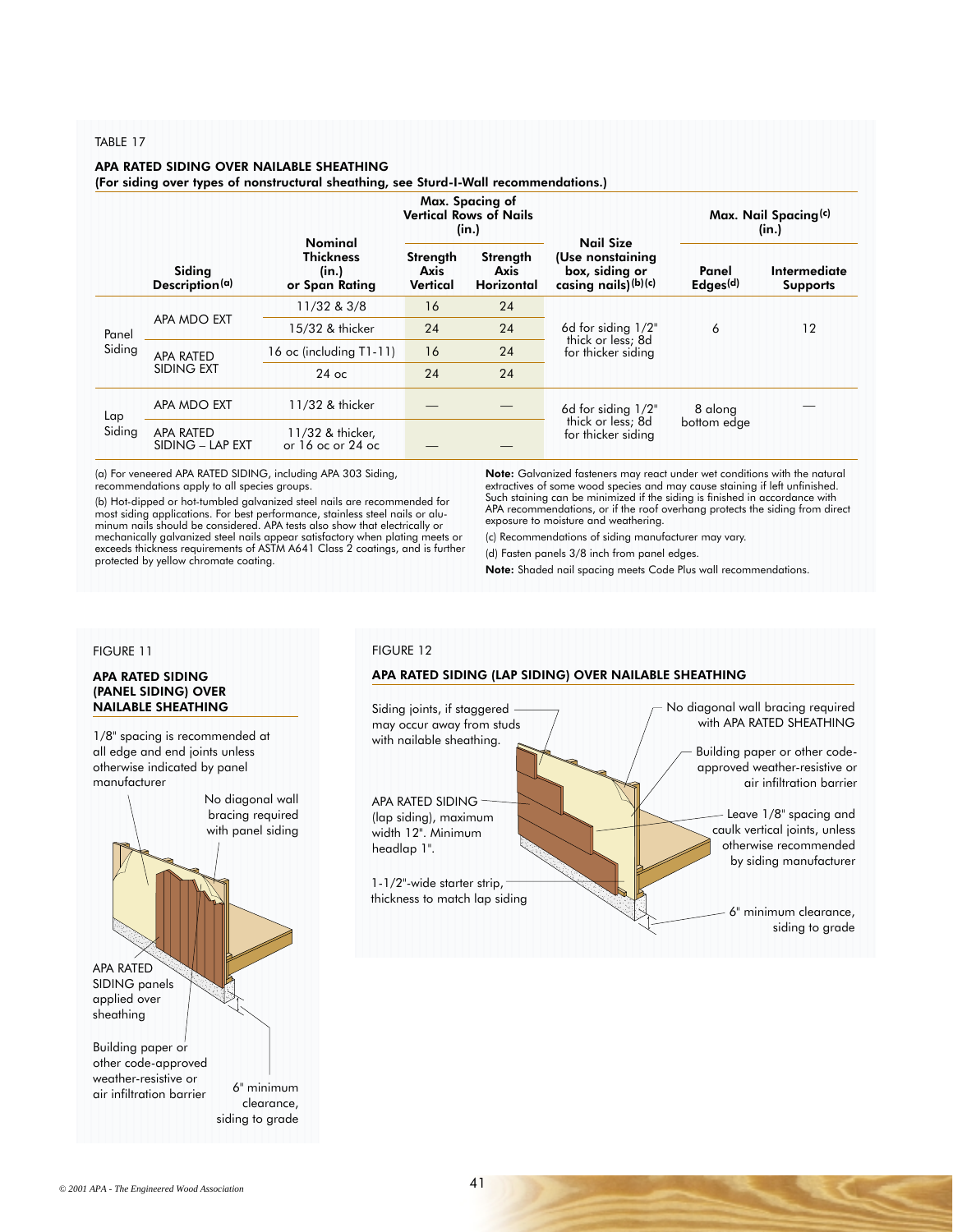16 inches o.c. (except plywood panels 3/8 inch thick or less must be applied with strength axis across studs). (a)

Lap siding joints, if staggered, and panel siding joints may occur away from studs with nailable sheathing.

(a) Check local building codes for blocking requirements between studs for braced or engineered shear wall segments, when wall sheathing is installed horizontally across studs.

**NOTE:** In addition to panel edge spacing and the use of straight studs, nailing sequence can also be a factor in maintaining a uniformly flat appearance of the finished wall. Here's a way to install panel siding without built-in compression stress. First, position the panel, maintaining recommended edge spacing, and lightly tack at each corner. Install the first row of nails at the edge next to the preceding panel from top to bottom. Remove remaining tacking nails. Then nail the row at the first intermediate stud. Continue by nailing at the second intermediate stud, and finally, at the edge opposite the preceding panel. Complete the installation by fastening to the top and bottom plates.

# APA Panel Wall Sheathing

APA RATED SHEATHING easily meets building code wall sheathing requirements for bending and racking strength without let-in corner bracing. Even when fiberboard or other nonstructural sheathing is used, APA RATED SHEATHING corner panels (Figure 14) of the same thickness can eliminate costly let-in bracing. Installation recommendations are given in Figure 13.

Recommended wall sheathing spans with brick veneer or masonry are the same as those for panel sheathing (see Table 18). See Figure 15 for installation recommendations.

Panel recommendations for preframed wall sections are the same as for builtin-place walls.

**NOTE:** Gluing of wall sheathing to framing is not recommended, except when recommended by the adhesive manufacturer for wall sheathing that already has been permanently protected by siding.

#### TABLE 18

# APA PANEL WALL SHEATHING(a)

(APA RATED SHEATHING panels continuous over two or more spans.)

|                                           |                                         |                                      | Maximum Nail<br>Spacing (in.)              |                                 |  |  |  |
|-------------------------------------------|-----------------------------------------|--------------------------------------|--------------------------------------------|---------------------------------|--|--|--|
| Panel<br>Span<br>Rating                   | Maximum<br><b>Stud Spacing</b><br>(in.) | Nail<br>Size(b)(c)                   | Supported<br>Panel<br>Edges <sup>(d)</sup> | Intermediate<br><b>Supports</b> |  |  |  |
| 12/0, 16/0,<br>20/0<br>or Wall-16 oc      | 16                                      | 6d for<br>panels<br>$1/2$ " thick    | 6                                          | 12                              |  |  |  |
| $24/0, 24/16$ ,<br>32/16<br>or Wall-24 oc | 24                                      | or less; 8d<br>for thicker<br>panels |                                            |                                 |  |  |  |

(a) See requirements for nailable panel sheathing when exterior covering is to be nailed to sheathing.

(c) Other code-approved fasteners may be used. (d) Fasteners shall be located 3/8 inch from panel edges.

(b) Common, smooth, annular, spiral-thread, or galvanized box.

Note: Shaded construction meets Code Plus recommendations.

# FIGURE 13

#### APA PANEL WALL SHEATHING



**000 PRP-108 HUD-UM-40**

**EXPOSURE 1**

**000 PS 1-95 C-D PRP-108**

**000 PS 2-92 SHEATHING PRP-108 HUD-UM-40**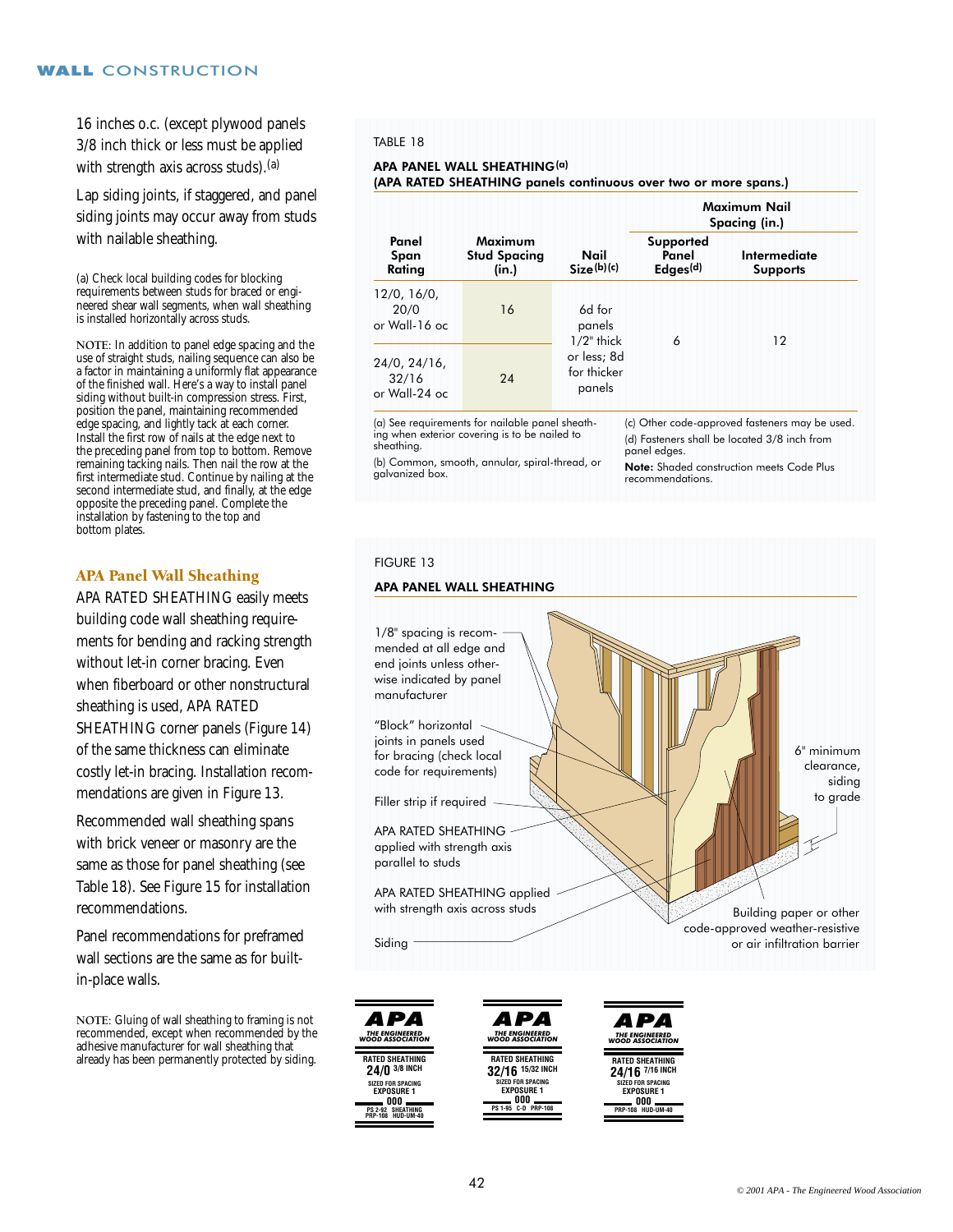# The Code Plus Wall

The Code Plus wall provides superior wall racking strength, protecting the home from severe winds and earthquakes. Requirements are as follows:

*1.* For double wall construction, sheath walls with APA RATED SHEATHING.

*2.* For single wall construction, apply APA RATED SIDING panels which are at least 19/32 inch thick or possess a Span Rating of 24 oc direct to studs spaced 16 inches o.c., or

*3.* Apply APA RATED SIDING panels which are at least 19/32 inch thick with no grooves or with shallow grooves which are no deeper than the face veneer direct to studs spaced 24 inches o.c.

*4.* Fasten wall sheathing with 6d nails, or 8d nails for panels greater than 1/2 inch thick, and fasten APA RATED SIDING with 6d or 8d galvanized nails. Space nails 6 inches at supported edges and 12 inches at intermediate supports.

*5.* Leave a 1/8-inch space at all edge and end joints to allow for panel expansion.

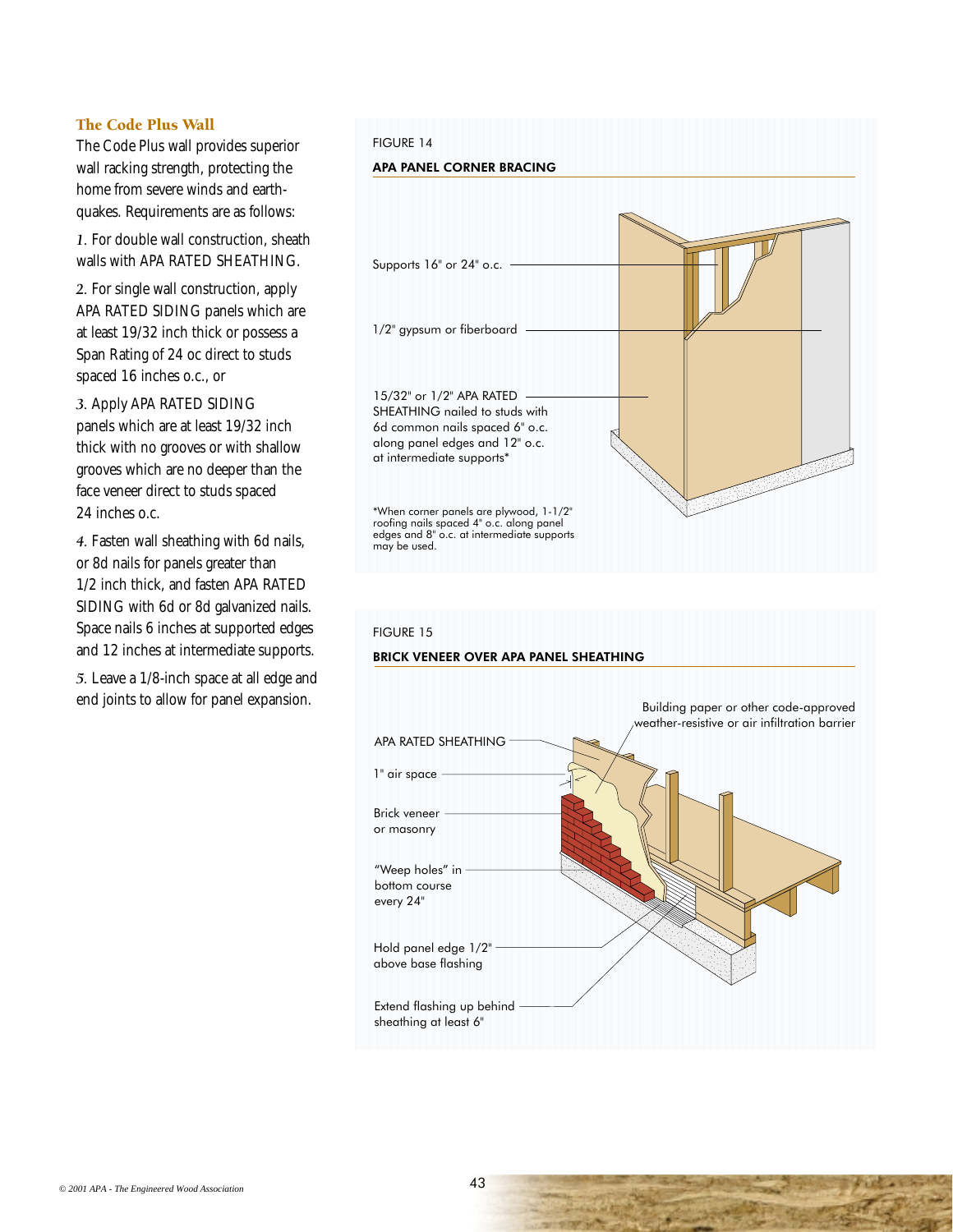# APA Sheathing Under Stucco

Greater stiffness is recommended for wall sheathing when stucco is to be applied. To increase stiffness, apply the long panel dimension or strength axis across studs. Blocking or a plywood cleat is recommended at horizontal joints. Blocking is required for braced wall sections or shear wall applications. For panel recommendations applied horizontally or vertically, see Table 19.

# Siding Joint Details

The siding joint details in Figure 17 are based on the use of APA trademarked siding. Nailing of wood structural panel siding along both edges of shiplap joints ("double nailing"), as shown, is required for shearwalls or those wall segments that must meet bracing requirements. Double nailing is recommended for all other applications as well to provide maximum wall strength and moisture protection.

Where caulks or joint sealants are indicated, consider the various types available such as urethane, plasticized acrylic latex, butyl and polysulfide. Check with the manufacturer of the caulk or sealant to determine suitability for the intended application and compatibility with coatings and other building materials such as vinyl and aluminum.

In some cases a foam rod or other type filler material may be used behind the sealants as recommended by the manufacturer. For best results in other cases, apply caulking to framing at panel edges before installing the siding panel; or apply a bead of caulk along the panel edge before installing the next panel. A 1/8-inch space is recommended at all edge and end joints unless otherwise indicated by panel manufacturer. If caulk is to be used, also check with caulk manufacturer for recommended

#### TABLE 19

#### RECOMMENDED THICKNESS AND SPAN RATING FOR APA PANEL WALL SHEATHING FOR STUCCO EXTERIOR FINISH

|                                 |                           | <b>APA Rated Sheathing(c)</b>                 |                               |  |  |  |  |  |
|---------------------------------|---------------------------|-----------------------------------------------|-------------------------------|--|--|--|--|--|
| Stud<br><b>Spacing</b><br>(in.) | Panel<br>Orientation(a)   | Minimum<br><b>Thickness</b><br>(in.)          | Minimum<br><b>Span Rating</b> |  |  |  |  |  |
| 16                              | Horizontal <sup>(b)</sup> | 3/8                                           | 24/0                          |  |  |  |  |  |
|                                 | Vertical                  | $15/32(d), 1/2(d)$                            | 32/16                         |  |  |  |  |  |
| 24                              | Horizontal <sup>(b)</sup> | 7/16                                          | 24/16                         |  |  |  |  |  |
|                                 | Vertical                  | $19/32$ <sup>(d)</sup> , $5/8$ <sup>(d)</sup> | 40/20                         |  |  |  |  |  |

(a) Strength axis (typically the long panel dimension) perpendicular to studs for horizontal application; or parallel to studs for vertical application. (b) Blocking recommended between studs along horizontal panel joints.

STUCCO OVER APA PANEL SHEATHING

(c) Recommendations apply to all-veneer plywood, oriented strand board (OSB) or composite (APA COM-PLY) panels except as noted.

(d) OSB or 5-ply/5-layer plywood.

#### FIGURE 16



Uniform Building Code requires two layers of grade D paper for stucco over wood-based sheathing.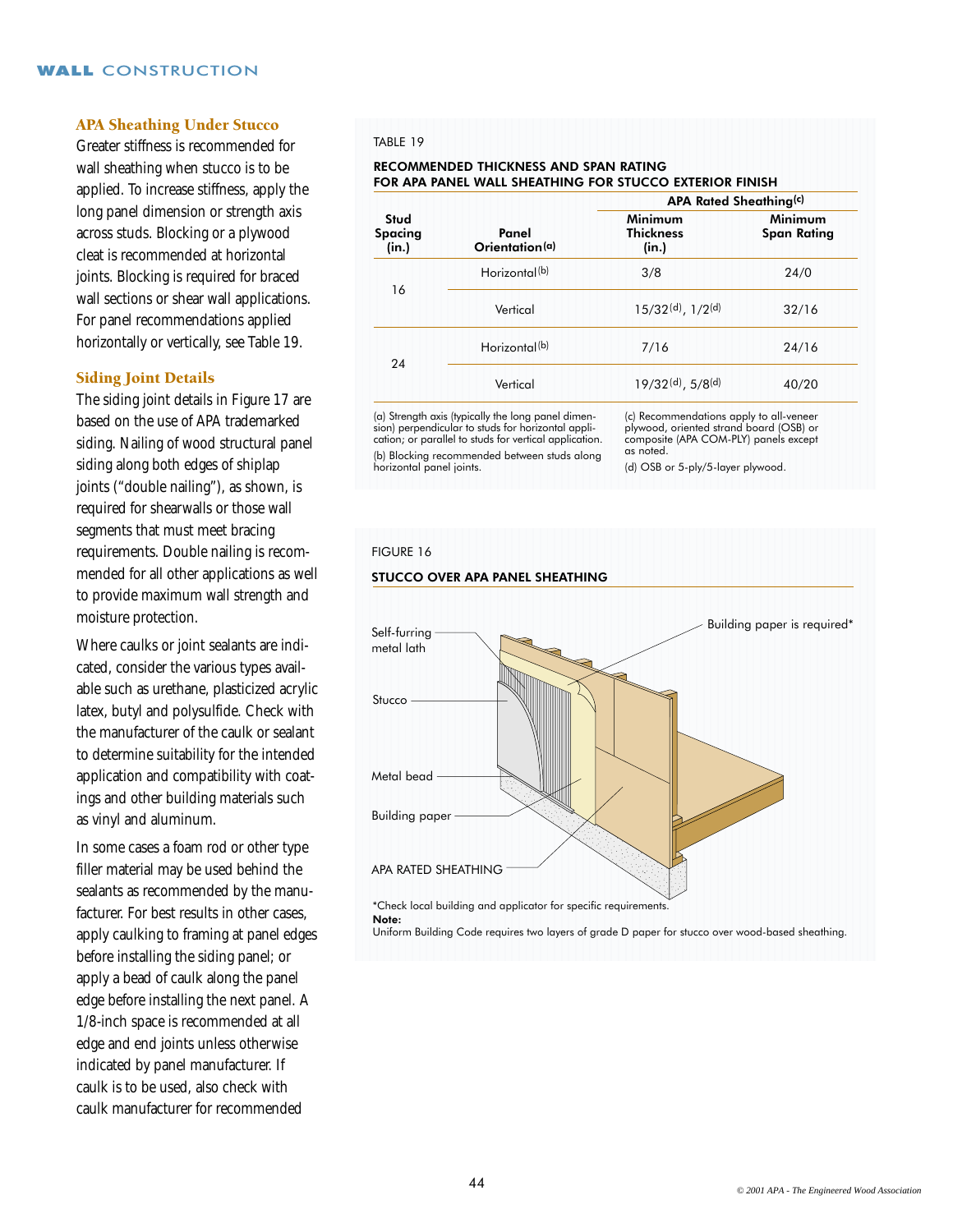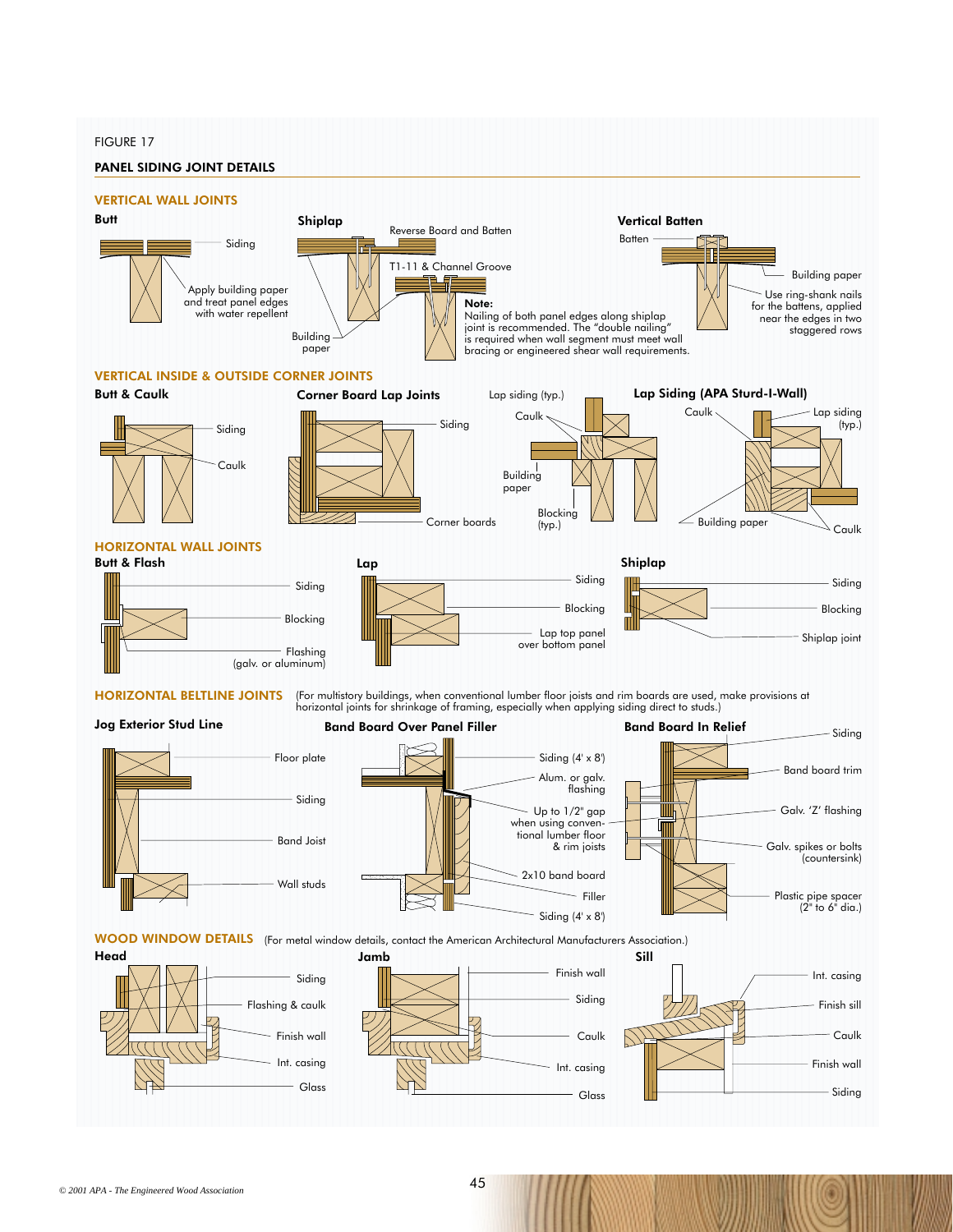edge spacing. Nails through battens or other wood trim must penetrate at least one inch into studs. Nail panel siding 6 inches o.c. along edges and 12 inches o.c. at intermediate supports. To prevent staining of siding, use hotdip galvanized, aluminum, or other nonstaining nails as described in Tables 16 and 17.

Siding is often fully exposed to weather and thus has increased susceptibility to elevated moisture conditions. Although siding will periodically experience moisture contents above the threshold value needed to support decay, wood-based siding products have a good history of performance because they dry down below this threshold value before decay can take hold. If trim is installed around siding, be sure that it doesn't trap moisture or reduce the drying ability of the wood. Trim that is applied incorrectly can lead to long-term moisture accumulation that causes decay.

Apply flashing or other means of protection over end grain of siding to minimize water absorption.

# APA Rated Siding Patterns and Grades

APA RATED SIDING, including 303 plywood siding, is available in a wide variety of surface textures and patterns. For descriptions of siding surface patterns and thicknesses, refer to *APA Product Guide: APA Performance Rated Sidings*, Form E300. Actual dimensions of groove spacing, width and depth may vary with the manufacturer. Where the characteristics of a particular wood species are desired, specify by grade and species preference.

In order to help specifiers select the most appropriate siding appearance for any particular job, APA 303 plywood

## TABLE 20

| APA 303 SIDING FACE GRADES(a)               |                                |                              |                                                       |  |  |  |  |  |
|---------------------------------------------|--------------------------------|------------------------------|-------------------------------------------------------|--|--|--|--|--|
| 303 Series                                  |                                | <b>Type of Patch</b>         |                                                       |  |  |  |  |  |
| <b>Plywood Siding</b><br>Grades             | Wood                           |                              | Synthetic                                             |  |  |  |  |  |
| $303-OC$<br>303-OL                          | Not permitted                  | Not applicable for overlays  | Not permitted                                         |  |  |  |  |  |
| 303-NR<br>303-SR                            | Not permitted<br>Not permitted |                              | Not permitted<br>Permitted as<br>natural-defect shape |  |  |  |  |  |
| $303 - 6 - W$<br>$303 - 6 - S$<br>303-6-S/W | Limit 6<br>Not permitted       | Limit $6 -$ any combination  | Not permitted<br>Limit 6                              |  |  |  |  |  |
| 303-18-W<br>$303 - 18 - S$<br>303-18-S/W    | Limit 18<br>Not permitted      | Limit $18 -$ any combination | Not permitted<br>Limit 18                             |  |  |  |  |  |
| 303-30-W<br>303-30-S<br>303-30-S/W          | Limit 30<br>Not permitted      | Limit 30 – any combination   | Not permitted<br>Limit 30                             |  |  |  |  |  |

(a) All panels except 303-NR allow restricted minor repairs such as shims. These and such other face appearance characteristics as knots, knotholes, splits, etc., are limited by both size and number in<br>accordance with panel grades, 303-OC being most restrictive and 303-30 being least. Multiple<br>repairs are permitted only o

sidings are also identified by a face grading system. There are four basic siding classifications within the system – Special Series 303, 303-6, 303-18 and 303-30. Each class, as shown in Table 20, is further divided into grades according to categories of repair and appearance characteristics.

# Finishing Plywood for Exterior Exposure

#### *Care and Preparation*

Plywood should be stored and handled with care to avoid damaging before finishing. Storage in a cool, dry place out of sunlight and weather is best. If left outdoors, straps on bundles should be loosened or cut and the plywood covered. Allow good air circulation to prevent moisture condensation and possible mold growth.

#### *Edge Sealing*

Moisture enters the end grain of plywood or other wood-based products faster than through the surface. Consequently, edges and ends of APA RATED SIDING panels or lap siding should be sealed. Although edge sealers are not necessarily moisture-proof or permanently durable, they help to minimize sudden changes in moisture content in the siding, due to weather.

APA RATED SIDING may be edge sealed at the factory. If the siding is not factory-sealed, it can be sealed quickly at the job site while the panels or lap siding pieces are still in a stack. Edges or ends cut during construction should be resealed.

Siding to be finished with a semitransparent or solid-color stain can be edge sealed with a liberal application of a paintable, water-repellent sealer. If the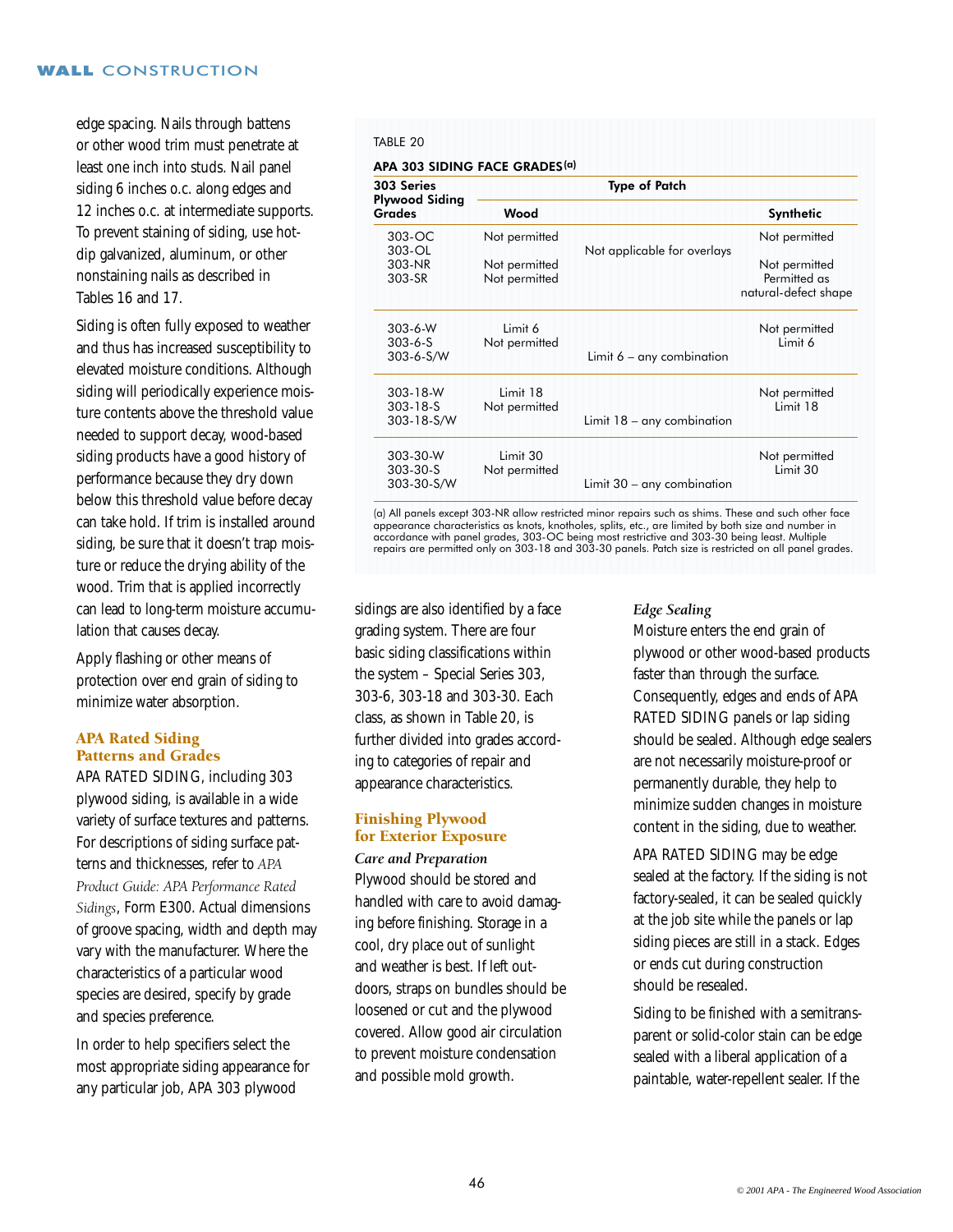siding is to be painted, use the same paint primer that will be used on the surface. Horizontal edges, particularly lower drip edges of siding, should be given special care because of their greater wetting exposure.

## *Finishing*

APA RATED SIDING may be finished with a variety of products such as semitransparent stains, solid-color stains or paint systems. The recommended finishes depend on the type of siding product, and whether it has an overlaid surface.

Oil-based, semitransparent stains may be used on certain veneer-faced siding products as detailed in Table 21. Solidcolor stains may be used on most APA RATED SIDING products and usually provide better protection. In general, however, best overall performance on APA RATED SIDING products can be achieved with an all-acrylic latex paint system.

For overlaid siding, any top-quality exterior house paint system formulated for wood performs satisfactorily. Solid-color stains may also be used on overlaid sidings, although some manufacturers recommend only acrylic latex formulations. For specific recommendations on finishing OSB siding products, consult the siding manufacturer.

Table 21 provides a summary of finishing recommendations for APA 303 Siding face grades. For complete information, write for *APA Product Guide: Performance Rated Sidings*, Form E300.

#### TABLE 21

#### APA 303 SIDING FINISHING RECOMMENDATIONS

| 303 Series<br>Plywood<br>Siding<br><b>Grades</b><br>303-OC<br>303-OL<br>303-NR<br>303-SR<br>$303 - 6 - W$<br>$303 - 6 - S$<br>303-6-S/W<br>303-18-W<br>$303 - 18 - S$<br>303-18-S/W<br>303-30-W<br>303-30-S |                                      | <b>STAINS</b>                              |                                             |  |  |
|-------------------------------------------------------------------------------------------------------------------------------------------------------------------------------------------------------------|--------------------------------------|--------------------------------------------|---------------------------------------------|--|--|
|                                                                                                                                                                                                             | Semitransparent<br>(oil)             | <b>Solid Color</b><br>(oil or latex) $(a)$ | primer plus 1<br>topcoat<br>(acrylic latex) |  |  |
|                                                                                                                                                                                                             | (b)<br>Not Recommended<br>(b)<br>(c) | (b)<br>(d)<br>(e)<br>(e)                   | (b)<br>(b)<br>(e)<br>(e)                    |  |  |
|                                                                                                                                                                                                             | (b)<br>(c)<br>(c)                    | (b)<br>(b)<br>(b)                          | (b)<br>(b)<br>(b)                           |  |  |
|                                                                                                                                                                                                             | (c)<br>(c)<br>(c)                    | (b)<br>(b)<br>(b)                          | (b)<br>(b)<br>(b)                           |  |  |
| 303-30-S/W                                                                                                                                                                                                  | (c)<br>(c)<br>(c)                    | (b)<br>(b)<br>(b)                          | (b)<br>(b)<br>(b)                           |  |  |

(a) Except for overlaid panels, use a stain-resistant primer with light-colored latex stains, since the wood extractives may cause a discoloration of the finish.

(b) Recommended with provisions given in text. (c) Should not be finished with semitransparent stain unless specifically recommended by the panel manufacturer.

#### *Semitransparent Stains (oil-based only)*

Oil-based semitransparent stains emphasize grain patterns, texture and natural characteristics in the wood. They may be used on plywood face grades 303-OC, 303-NR and 303-6-W. It is the only finish recommended for use over brushed plywood. Other 303 face grades should not be finished with semitransparent stains unless specifically recommended by the panel manufacturer.

#### *Solid-Color Stains*

*(oil or all-acrylic latex)* 

An opaque or solid-color stain obscures color differences in the wood and between repairs and surrounding wood.

(d) Some panel manufacturers recommend only acrylic latex formulations. Consult the manufacturer's recommendations.

(e) Only acrylic latex formulations are recommended when solid-color stains or paint systems are applied over open voids.

This is often a satisfactory finishing system, therefore, where semitransparent stains are unsuitable. Wood grain is also muted with solid-color stains but wood surface textures usually remain evident. When in question, the finish should be applied to a representative sample in order to demonstrate the finished appearance.

Solid-color stains are particularly recommended for grades 303-6-S and 303-6-S/W, as well as 303-18 and 303-30 with any type of patch.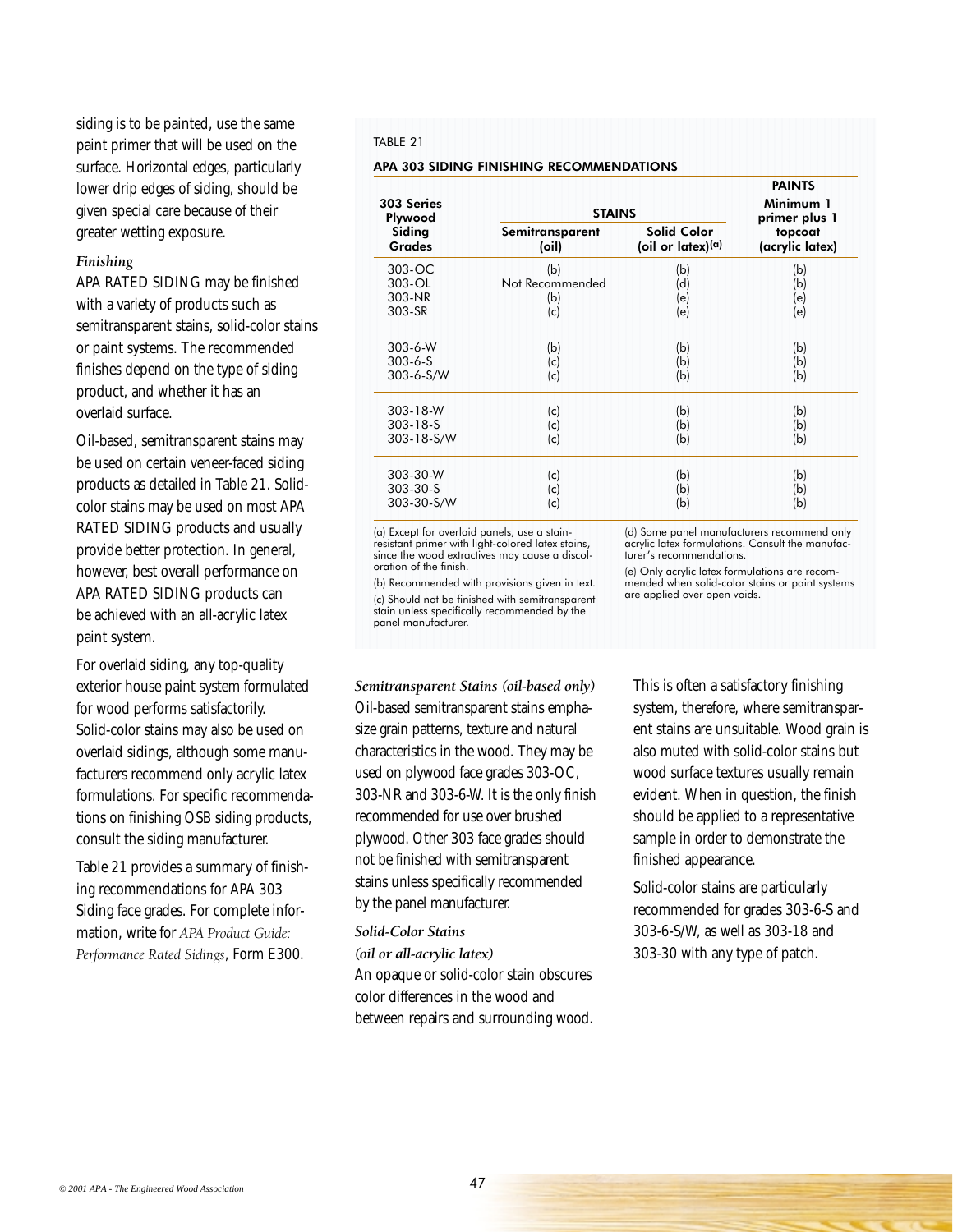# *Paints (all-acrylic latex)*

Top-quality acrylic latex house paint systems are recommended for all APA Rated Sidings, except brushed plywood. If house paint is used on plywood siding, an all-acrylic latex paint system consisting of at least one stain-blocking prime coat and an all-acrylic latex topcoat is recommended. For extractive staining woods, some house paint systems utilize an oil-alkyd primer. Others use up to two coats of a stain-blocking acrylic latex primer. These latter systems help to reduce face-checking and generally offer superior performance. A paint finish tends to mask the textured plywood surface more than either semitransparent or solid-color stains. On the other hand, a top-quality acrylic latex paint system provides the most durable finish.

Grade 303-OL may be finished with any top-quality exterior paint system – primer and companion topcoat – formulated for wood.

# *Field Application of Finish*

Proper surface preparation is important for good performance of finishes on any surface. Remove dirt and loose wood fibers with a stiff nonmetallic bristle brush. Mildew may be removed with a solution of 1/4 part household bleach to 3/4 part warm water. Be sure to rinse thoroughly after application of bleach.

Finishes should be applied as soon as possible after installation of the siding. Weathering of unprotected wood can cause surface damage in as little as two to four weeks. Apply finishes during favorable weather conditions. As a rule of thumb, finishes should not be applied

#### FIGURE 18

#### PANELING NEW INTERIOR WALLS



# FIGURE 19

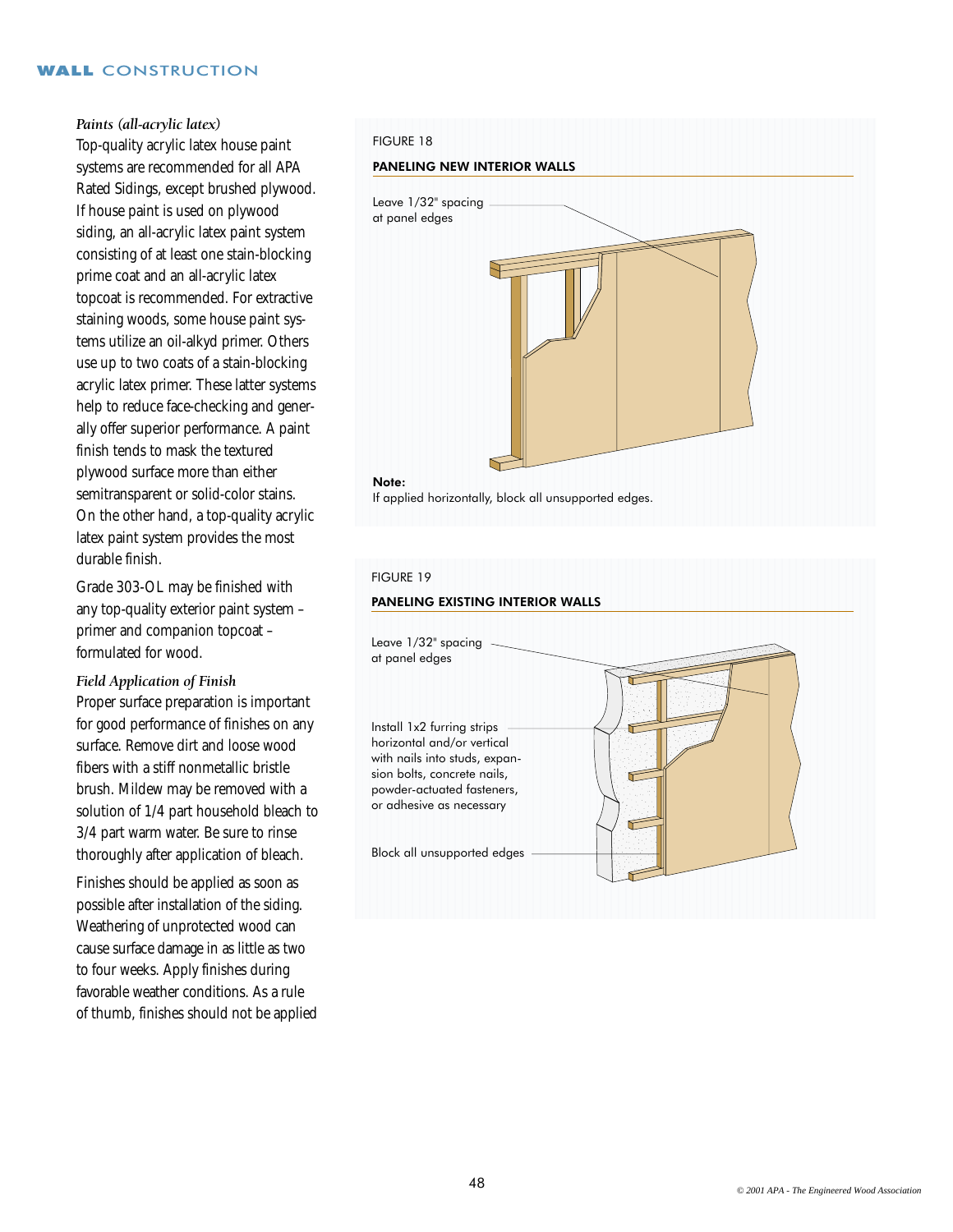when the outside air temperature is expected to drop below  $50^{\circ}$  F ( $10^{\circ}$  C) within 24 hours for latex finishes, or 40° F (5° C) for oil-based finishes. However, recommendations of individual manufacturers may vary and should always be followed. Wood surfaces should be clean and dry, although extremely dry surfaces should be dampened slightly when applying latex finishes.

Use only top-quality finishes and application equipment. Finishes should be applied according to the spread rates recommended by the manufacturer. Textured surfaces may require up to twice as much finish as smooth surfaces. The first coat should be applied by brush. If spray equipment is used to apply the finish, then the finish should be either back-brushed or backrolled while it is still wet. Subsequent coats of finish may be applied by any conventional means.

# Interior Paneling

APA RATED SIDING panels lend themselves to a number of decorative surface treatments for attractive interior paneling and accent walls. (See Figures 18 and 19.) Such treatments include saw-textured, brushed, embossed and grooved. Let APA panels acclimatize to room temperature and humidity conditions for several days prior to attachment to the wall. This can be accomplished by placing the panels on edge with space between each panel to allow air to circulate freely over both sides. Preservative treatment of furring or studs is recommended when they are attached to masonry or concrete exterior walls and to any uncured concrete wall. Also, in these instances, install a 4-mil polyethylene vapor retarder between the paneling and the furring or studs and insulate exterior walls. Support and nail spacing recommendations are given in Table 22. Recommendations apply to all species groups.

# Panel Backing

Wood structural panels are excellent backing for wall coverings such as rare hardwoods, vinyl surfaces and decorative fabrics. Panels less than 15/32 inch thick should be applied with strength axis perpendicular to studs and with 2x4 blocking at horizontal edges. Thicker plywood may be applied with strength axis parallel to studs. Plywood panels should have C-Plugged or better faces. Use 6d nails spaced 6 inches on center at panel edges and 12 inches on center at intermediate supports. A 1/16-inch space should be left between panels. Where moisture may be present, use nonstaining nails and either Exposure 1 or Exterior type panels. A 1/4-inch clearance is recommended at the bottom edge of the panels.

#### TABLE 22

#### INTERIOR PANELING

|                          |                                         |                                                        | <b>Maximum Nail Spacing (in.)</b> |                                 |  |  |  |
|--------------------------|-----------------------------------------|--------------------------------------------------------|-----------------------------------|---------------------------------|--|--|--|
| Panel<br>Thickness (in.) | <b>Maximum Support</b><br>Spacing (in.) | <b>Nail Size</b><br>(Use casing or<br>finishing nails) | <b>Panel Edges</b>                | Intermediate<br><b>Supports</b> |  |  |  |
| 1/4                      | 16 <sup>(a)</sup>                       | 4d                                                     | 6                                 | 12                              |  |  |  |
| 5/16                     | 16(b)                                   | 6d                                                     | 6                                 | 12                              |  |  |  |
| $11/32 - 1/2$            | 24                                      | 6d                                                     | 6                                 | 12                              |  |  |  |
| $19/32 - 3/4$            | 24                                      | 8d                                                     | 6                                 | 12                              |  |  |  |
| Texture 1-11             | 24                                      | 8d                                                     | 6                                 | 12                              |  |  |  |

(a) Can be 20 inches if strength axis of paneling is across supports. (b) Can be 24 inches if strength axis of paneling is across supports.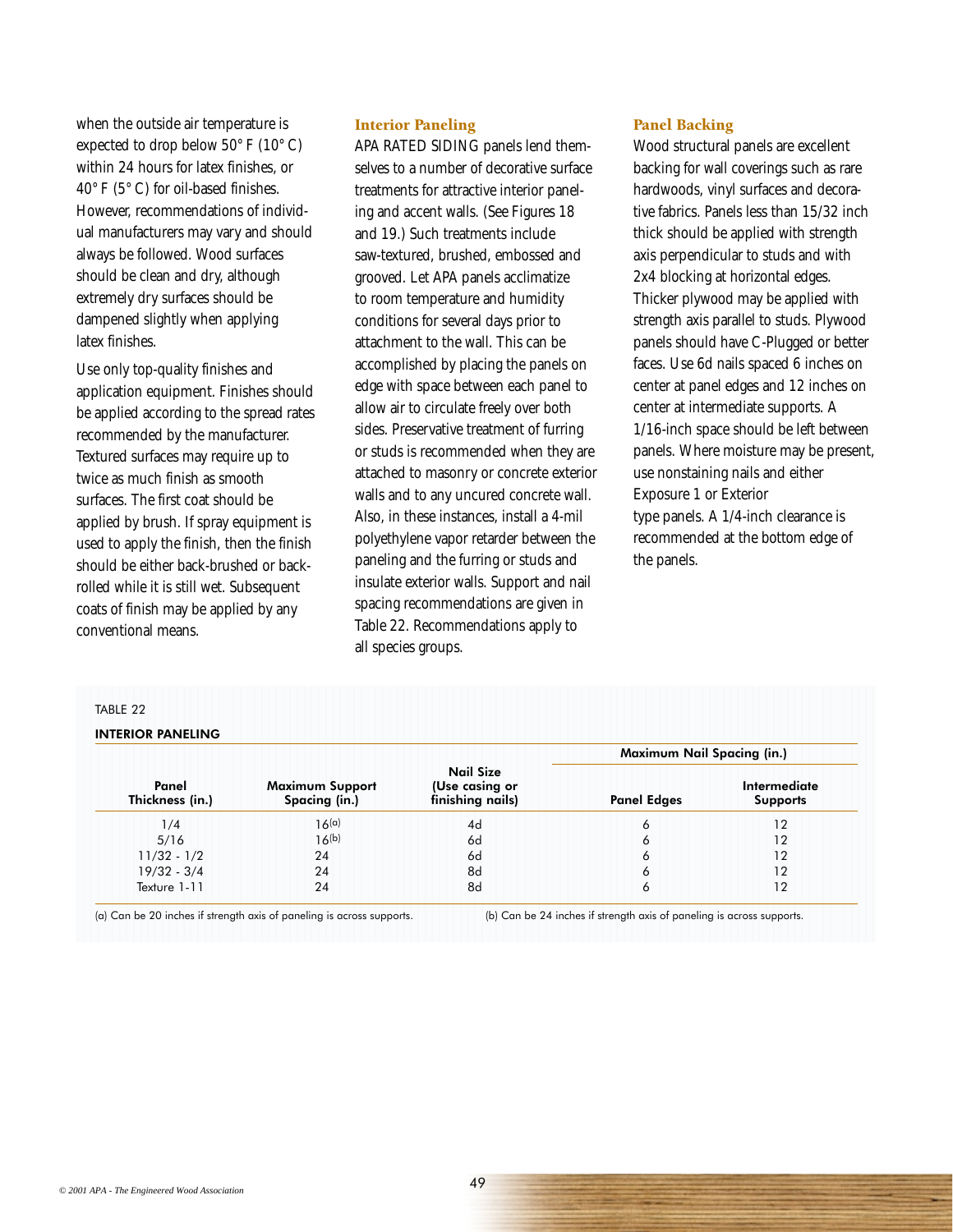#### FIGURE 20

#### SHEAR WALL FOUNDATION ANCHOR

High shear wall overturning moments may be transferred by a fabricated steel bracket such as this. Regular foundation bolts may be all that is required in some cases.



# APA Panel Shear Walls

While all of the wall systems presented here will provide sufficient strength under normal conditions in residential and light-frame construction, shear walls may be desirable or required in areas of the country with frequent seismic activity or high wind loads. Shear walls, of course, are also integral to commercial and industrial construction.

Either APA RATED SHEATHING or allveneer plywood APA RATED SIDING (and other APA RATED SIDING panels that qualify on a proprietary basis) can be used in shear wall design. The data presented here give maximum shears for walls with APA RATED SHEATHING, with plywood APA RATED SIDING installed directly to studs (APA Sturd-I-Wall), and with panels applied over gypsum sheathing for walls required to be fire rated from the outside.

To design a shear wall, follow these steps.

*1.* Determine the unit shear transferred by the roof diaphragm to the wall. This generally will be one-fourth the area of the adjacent wall, multiplied by the wind load, divided by the length of the shear wall being designed (subtract length of large openings).



*2.* Determine the required panel grade and thickness, and nailing schedule from Table 23. Check anchor bolts in sill plate for shear.

*3.* Check wall framing on each end of shear wall and design foundation anchor if required (see Figure 20).

Design data for roof diaphragms are given on pages 59 and 60. For complete information on shear walls and diaphragms, write for *APA Design/ Construction Guide: Diaphragms and Shear Walls*, Form L350.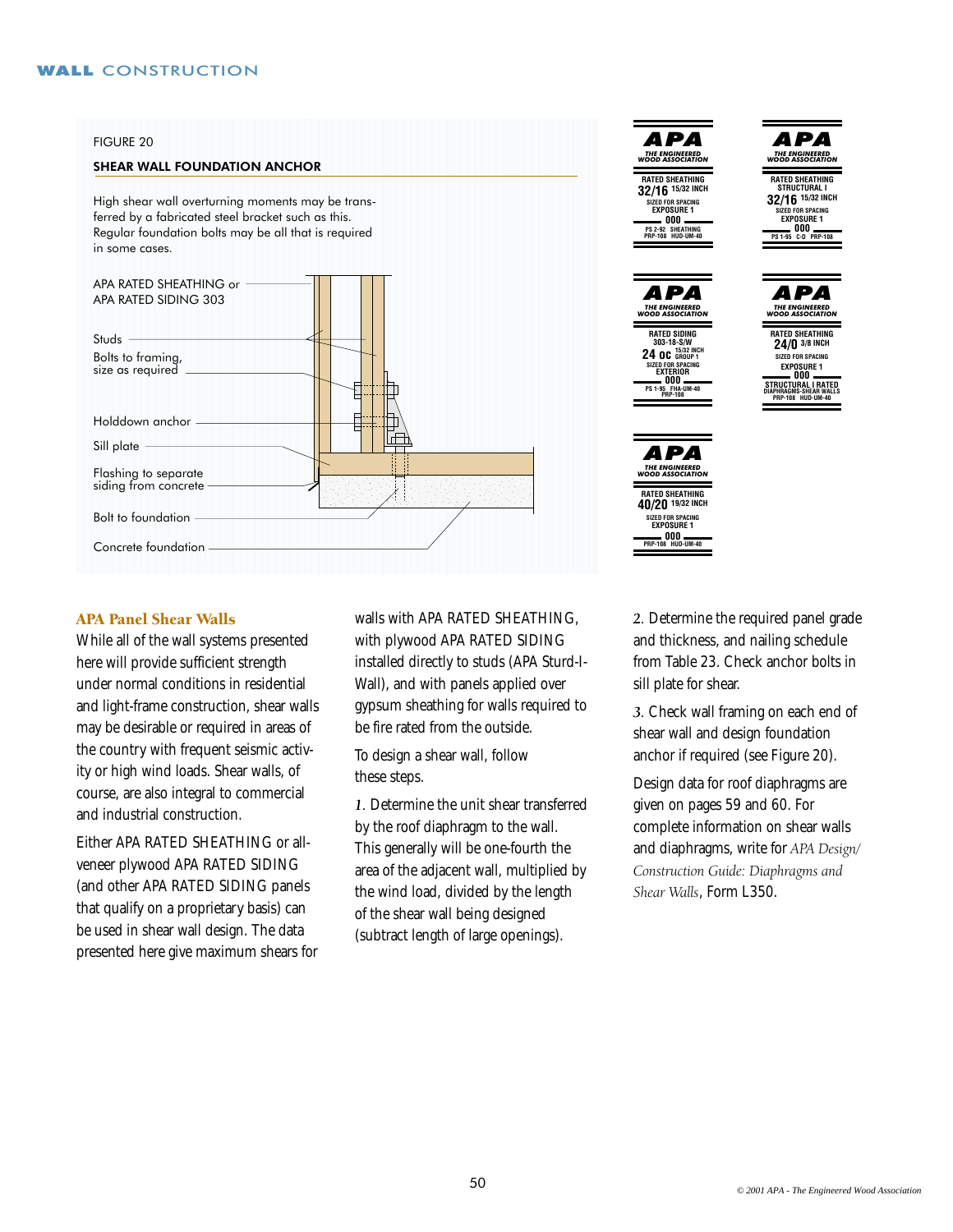#### TABLE 23

#### RECOMMENDED SHEAR (POUNDS PER FOOT) FOR APA PANEL SHEAR WALLS WITH FRAMING OF DOUGLAS-FIR, LARCH, OR SOUTHERN PINE<sup>(a)</sup> FOR WIND OR SEISMIC LOADING<sup>(b)</sup>

|                                                      |                                            | <b>Panels Applied Direct to Framing</b>    |                                             |                    |                    |                                | 1/2" or 5/8" Gypsum Sheathing               |                                                                                        |     |                    |                            |
|------------------------------------------------------|--------------------------------------------|--------------------------------------------|---------------------------------------------|--------------------|--------------------|--------------------------------|---------------------------------------------|----------------------------------------------------------------------------------------|-----|--------------------|----------------------------|
| <b>Nominal</b><br>Panel<br><b>Thickness</b><br>(in.) | Nail<br>Penetration<br>in Framing<br>(in.) | <b>Nail Size</b><br>(common or             | <b>Nail Spacing at</b><br>Panel Edges (in.) |                    |                    | <b>Nail Size</b><br>(common or | <b>Nail Spacing at</b><br>Panel Edges (in.) |                                                                                        |     |                    |                            |
|                                                      |                                            | (box                                       | 6                                           | 4                  | 3                  | 2(e)                           | (box                                        | 6                                                                                      | 4   | 3                  | 2(e)                       |
| 5/16                                                 | $1 - 1/4$                                  | 6d                                         | 200                                         | 300                | 390                | 510                            | 8d                                          | 200                                                                                    | 300 | 390                | 510                        |
| 3/8                                                  |                                            |                                            | 230 <sup>(d)</sup>                          | 360 <sup>(d)</sup> | 460 <sup>(d)</sup> |                                | 10d                                         |                                                                                        |     |                    |                            |
| 7/16                                                 | $1 - 3/8$                                  | 8d                                         | 255(d)                                      | 395(d)             | 505 <sup>(d)</sup> |                                |                                             | 280                                                                                    | 430 | 550 <sup>(f)</sup> | 730                        |
| 15/32                                                |                                            |                                            | 280                                         | 430                | 550                | 730                            |                                             |                                                                                        |     |                    |                            |
| 15/32                                                | $1 - 1/2$                                  | 10d                                        | 340                                         | 510                | 665(f)             | 870                            |                                             |                                                                                        |     |                    |                            |
| $5/16$ or $1/4(c)$                                   | $1 - 1/4$                                  | 6d                                         | 180                                         | 270                | 350                | 450                            |                                             | 180                                                                                    | 270 | 350                | 450                        |
| 3/8                                                  |                                            |                                            | 200                                         | 300                | 390                | 510                            | 8d                                          | 200                                                                                    | 300 | 390                | 510                        |
| 3/8                                                  |                                            | 8d                                         | 220 <sup>(d)</sup>                          | 320 <sup>(d)</sup> | 410 <sup>(d)</sup> |                                | 10d                                         |                                                                                        |     |                    |                            |
| 7/16                                                 | $1 - 3/8$                                  |                                            | 240 <sup>(d)</sup>                          | 350 <sup>(d)</sup> | 450 <sup>(d)</sup> |                                |                                             | 260                                                                                    | 380 | 490 <sup>(f)</sup> | 640                        |
| 15/32                                                |                                            |                                            | 260                                         | 380                | 490                | 640                            |                                             |                                                                                        |     |                    |                            |
| 15/32                                                |                                            |                                            | 310                                         | 460                | 600(f)             | 770                            |                                             |                                                                                        |     |                    |                            |
| 19/32                                                |                                            |                                            | 340                                         | 510                | 665(f)             | 870                            |                                             |                                                                                        |     |                    |                            |
|                                                      |                                            | <b>Nail Size</b><br>(galvanized<br>casing) |                                             |                    |                    |                                | <b>Nail Size</b><br>(galvanized<br>casing)  |                                                                                        |     |                    |                            |
| 5/16(c)                                              | $1 - 1/4$                                  | 6d                                         | 140                                         | 210                | 275                | 360                            | 8d                                          | 140                                                                                    | 210 | 275                | 360                        |
| 3/8                                                  | $1 - 3/8$                                  | 8d                                         | 160                                         | 240                | 310                | 410                            | 10d                                         | 160                                                                                    | 240 | $310^{(f)}$        | 410                        |
|                                                      | Minimum                                    | Minimum<br>$1 - 1/2$                       | galvanized<br>10d                           |                    |                    |                                |                                             | galvanized<br>610 <sup>(d)</sup><br>670 <sup>(d)</sup><br>530 <sup>(d)</sup><br>585(d) |     |                    | <b>Panels Applied Over</b> |

(a) For framing of other species: (1) Find specific gravity for species of lumber in the AFPA National Design Specification. (2) For common or galvanized box nails, find shear value from table above for nail size for actual grade. (3) Multiply value by the following adjustment factor: Specific Gravity Adjustment Factor = [1 – (0.5 – SG)], where SG = specific gravity of the framing. This adjustment shall not be greater than 1.

(b) All panel edges backed with 2-inch nominal or wider framing. Install panels either horizontally or vertically. Space nails maximum 6 inches o.c. along intermediate framing members for 3/8-inch and 7/16-inch panels installed on studs spaced 24 inches o.c. For other conditions and panel thicknesses, space nails maximum 12 inches o.c. on intermediate supports. Fasteners shall be located 3/8 inch from panel edges.

(c) 3/8-inch or APA RATED SIDING 16 oc is minimum recommended when applied direct to framing as exterior siding.

(d) Shears may be increased to values shown for 15/32-inch sheathing with same nailing provided (1) studs are spaced a maximum of 16 inches o.c., or (2) if panels are applied with strength axis across studs.

(e) Framing at adjoining panel edges shall be 3-inch nominal or wider, and nails shall be staggered where nails are spaced 2 inches o.c. Check local code for variations of these requirements.

(f) Framing at adjoining panel edges shall be 3-inch nominal or wider, and<br>nails shall be staggered where 10d nails having penetration into framing of<br>more than 1-1/2 inches are spaced 3 inches o.c. Check local code for va tions of these requirements.

(g) Values apply to all-veneer plywood APA RATED SIDING panels only. Other APA RATED SIDING panels may also qualify on a proprietary basis. APA RATED SIDING 16 oc plywood may be 11/32 inch, 3/8 inch or thicker. Thickness at point of nailing on panel edges governs shear values.

#### Typical Layout for Shear Walls

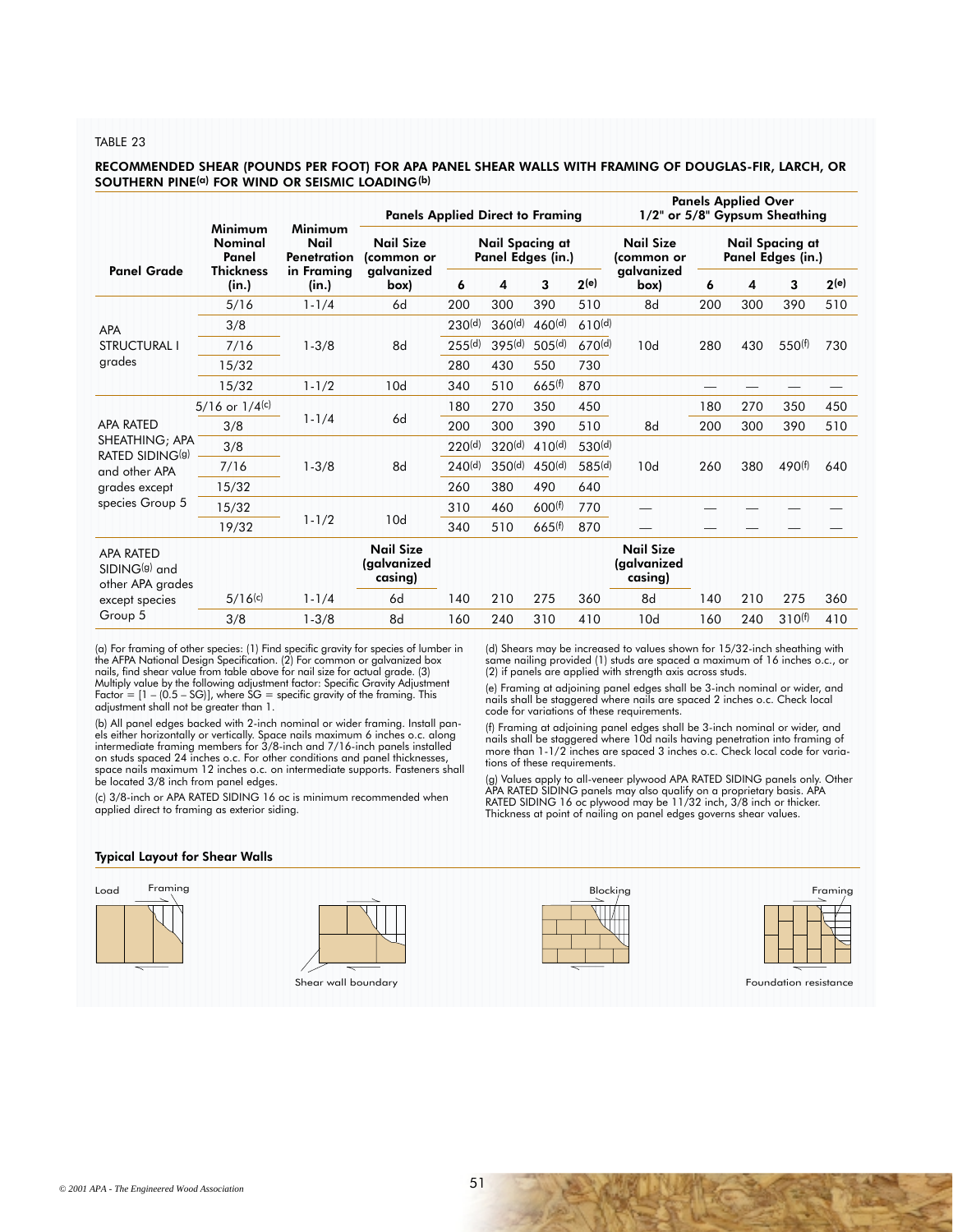# APA Panel Systems Over Concrete Slabs

A system of APA panels over sleepers embedded in mastic has been successfully installed over concrete slabs. Tongue-and-groove panels eliminate blocking between sleepers at panel edges and allow air circulation beneath the floor. Use only panels marked Exterior or Exposure 1. A vapor barrier is essential directly above or below the slab. Preservative treatment of the sleepers is recommended when the slab is on or below grade, although panels normally will not require treatment.

Tongue-and-groove plywood can be installed over polystyrene or polyurethane foam. The foam, bonded to both the plywood and concrete slab with mastic, provides high insulating value and resistance to termites, rot and fungus. Exterior plywood at least 15/32 inch thick is recommended. A vapor barrier such as polyethylene is required either directly above or below the concrete slab.

# Special Floor Surfacing

Hardboard overlaid plywood (APA  $PLYRON^{\circledR})$  is sometimes used as a finish floor, especially for industrial installation. (Check your local dealer for availability.) High Density Overlay (HDO) panels with a special heavy-duty screen-grid surface provide skid-resistant, long-wearing surfaces under foot traffic. And a number of liquid coatings – some suitable for balconies, porches, patio decks and other exterior applications – are also available.

# ADDITIONAL INFORMATION

# *About APA – The Engineered Wood Association and Engineered Wood Systems*

*APA – The Engineered Wood Association is a nonprofit trade association whose member mills produce approximately 75 percent of the structural wood panel products manufactured in North America.*

*The Association's trademark appears only on products manufactured by member mills and is the manufacturer's assurance that the product conforms to the standard shown on the trademark. That standard may be an APA performance standard, the Voluntary Product Standard PS 1-95 for Construction and Industrial Plywood or Voluntary Product Standard PS 2-92, Performance Standards for Wood-Based Structural-Use Panels. Panel quality of all APA trademarked products is subject to verification through APA audit.*

*APA's services go far beyond quality testing and inspection. Research and promotion programs play important roles in developing and improving plywood and other panel construction systems, and in helping users and specifiers to better understand and apply panel products.*

*Always insist on panels bearing the mark of quality* **–** *the APA trademark. Your APA panel purchase is not only your highest possible assurance of product quality, but an investment in the many trade services that APA provides on your behalf.*

*The APA EWS trademark appears only on engineered wood products manufactured by members of Engineered Wood Systems, a related corporation of APA. The mark signifies that the manufacturer is committed to a rigorous program of quality verification and testing and that products are manufactured in conformance with an APA or national standard such as ANSI Standard A190.1, American National Standard for Structural Glued Laminated Timber.*

*For additional information on wood construction systems, contact APA – The Engineered Wood Association, P.O. Box 11700, Tacoma, Washington 98411-0700, or the nearest APA regional field office listed on the back cover. Visit us on the World Wide Web at www.apawood.org. For a list of additional APA and Engineered Wood Systems publications, request the: APA Publications Index, Form B300 EWS Publications Index, Form S400*